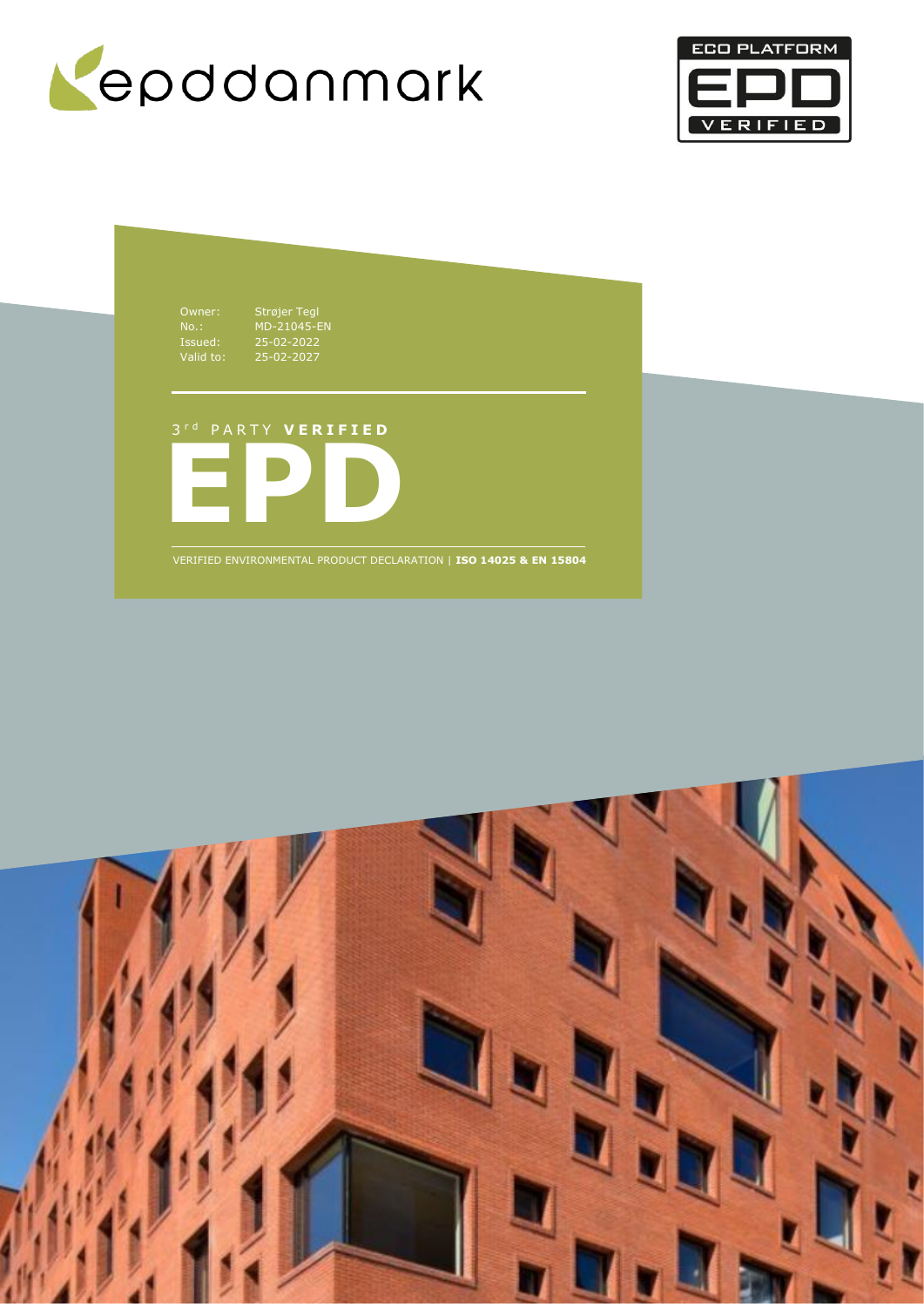



**Owner of declaration** Strøjer Tegl Bogyden 12, 5610 Assens CVR: 48791018

### **Programme**

EPD Danmark www.epddanmark.dk

### **Declared products**

1 tonne of 'red' bricks based on Danish red-firing clay.

Product number of declared datasets/product variations: 200 serie, B420, B422, B520, B541, B840, B241, B207-1, B208-1, B221-1, B222-1, B224-1, B276-1, B420-1

### **Production site**

Vedstaarup Teglværk A/S Bogyden 14 5610 Assens

### **Products use**

Bricks are used build wall, pillars, and partitions.

### **Declared unit**

1 tonne of 'red' bricks based on Danish red-firing clay and produced at Vedstaarup Teglværk. Certified green electricity is used at production site. Expected average service life of 150 years.





#### **Issued:** 25-02-2022

**Valid to:** 25-02-2027

**Basis of calculation**

This EPD is developed in accordance with the European standard EN 15804+A1.

### **Comparability**

EPDs of construction products may not be comparable if they do not comply with the requirements in EN 15804. EPD data may not be comparable if the datasets used are not developed in accordance with EN 15804 and if the background systems are not based on the same database.

### **Validity**

This EPD has been verified in accordance with ISO 14025 and is valid for 5 years from the date of issue.

#### **Use**

The intended use of an EPD is to communicate scientifically based environmental information for construction products, for the purpose of assessing the environmental performance of buildings.

### **EPD type**

☐Cradle-to-gate ☒Cradle-to-gate with options ☐Cradle-to-grave

CEN standard EN 15804 serves as the core PCR

Independent verification of the declaration and data, according to EN ISO 14025

☐ internal ☐ external

Third party verifier:

Ninlen-Backten

*Ninkie Bendtsen*

renser *Martha Katrine Sørensen EPD Danmark*

|                        | Life cycle stages and modules ( $MND =$ module not declared) |                |                |                                |            |                |                |             |               |                              |                               |                                 |                |                     |                |                                                      |
|------------------------|--------------------------------------------------------------|----------------|----------------|--------------------------------|------------|----------------|----------------|-------------|---------------|------------------------------|-------------------------------|---------------------------------|----------------|---------------------|----------------|------------------------------------------------------|
| Product                |                                                              |                |                | Construction<br>process        | Use        |                |                | End of life |               |                              | Beyond the system<br>boundary |                                 |                |                     |                |                                                      |
| Raw material<br>supply | ransport                                                     | Manufacturing  | ransport       | Installation<br>cess<br>ŏ<br>¤ | Use        | Maintenance    | Repair         | Replacement | Refurbishment | Operational<br>use<br>energy | Operational<br>use<br>water   | construction<br>demolition<br>മ | Transport      | processing<br>Waste | Disposal       | recovery<br>recycling<br>potential<br>Re-use,<br>pue |
| A1                     | A2                                                           | A <sub>3</sub> | A <sub>4</sub> | A <sub>5</sub>                 | <b>B1</b>  | B <sub>2</sub> | B <sub>3</sub> | <b>B4</b>   | <b>B5</b>     | <b>B6</b>                    | <b>B7</b>                     | C <sub>1</sub>                  | C <sub>2</sub> | C <sub>3</sub>      | C <sub>4</sub> | D                                                    |
| X                      | Χ                                                            | χ              | X              | X                              | <b>MND</b> | <b>MND</b>     | <b>MND</b>     | <b>MND</b>  | <b>MND</b>    | <b>MND</b>                   | <b>MND</b>                    | <b>MND</b>                      | X              | X                   | X              | X                                                    |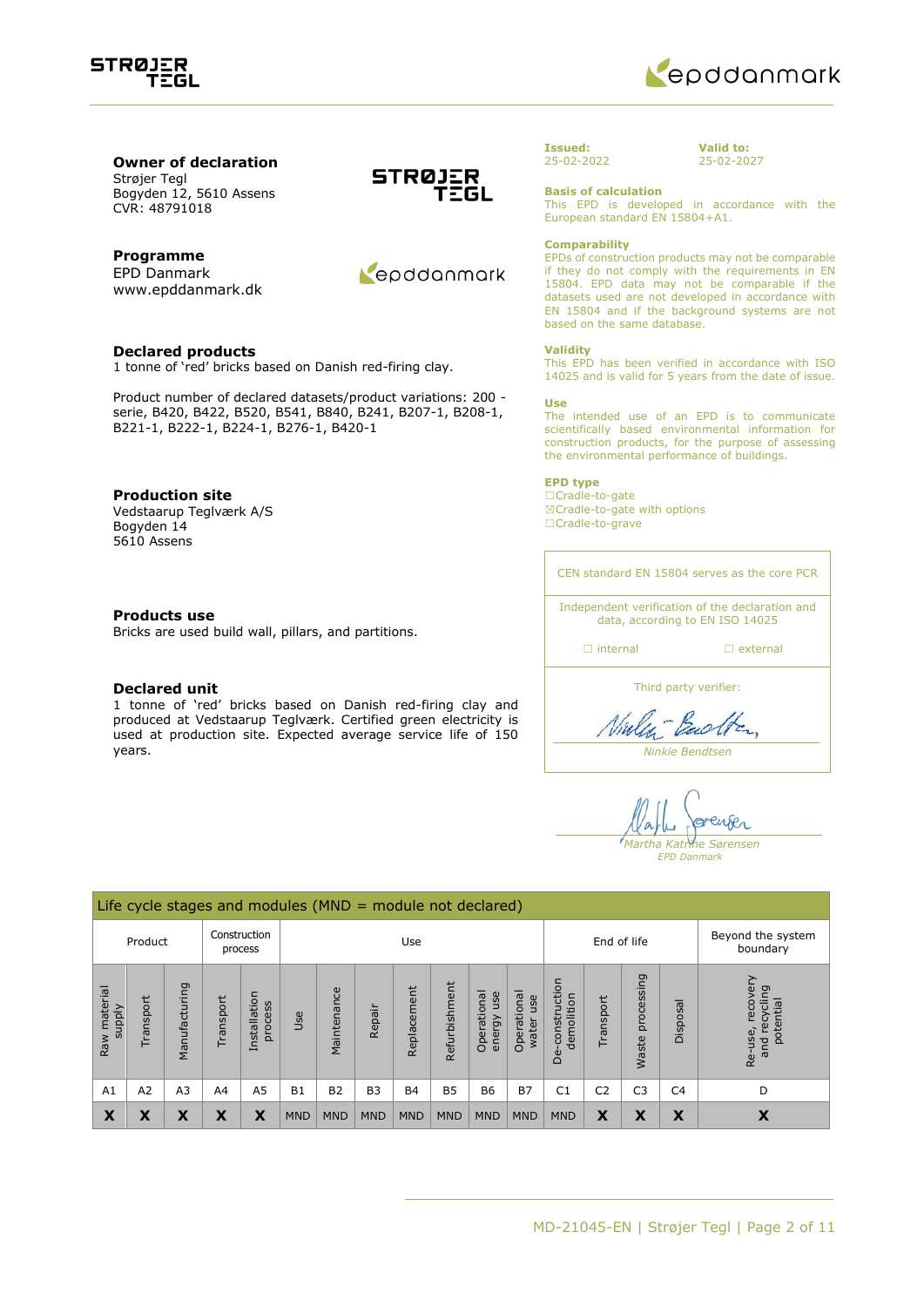



# Product information

**Product description** The EPD contains brick based on red firing clay produces at Vedstaarup Teglværk. To achieve the different colors of bricks, clay powder (Engobe) is applicated and different incinerations techniques are used. Stonewool powder is a upcycled waste product from Rockwool production. It is used to regulate the consistency of the raw material.

The main product components are shown in the table below.

| <b>Material</b>  | Weight-% of declared product |
|------------------|------------------------------|
| Red clay         | 87 %                         |
| Sand             | $9\%$                        |
| Stonewool powder | $2\%$                        |
| Manganese oxide  | $< 0.3 \%$                   |
| Barium carbonate | $< 0.1 \%$                   |
| Clay powder      | $< 0.1 \%$                   |
| Water            | $2\%$                        |
|                  |                              |
| Total            | 100 %                        |

| <b>Material</b>                 | Weight-% of packaging |
|---------------------------------|-----------------------|
| Packaging film                  | $2\%$                 |
| Packaging paper                 | $< 0.1 \%$            |
| Pallet including return pallets | 98 %                  |
|                                 |                       |
| Total                           | 100 %                 |

**Representativity** This declaration, including data collection and the modeled foreground system including results, represents the production of red clay bricks on the production site located in Assens, Denmark. Product specific data are based on average values collected full 2020 production data.

> Background data are based on Ecoinvent 3.6 cut-off and are less than 10 years old. Generally, the used background datasets are of high quality, and the majority of the data are only a couple of years old.

> This EPD follows Danish scenario described in TBE PCR and therefore also EoL for a Danish market.

**Dangerous substances** The products does not contain substances listed in the "Candidate List of Substances of Very High Concern for authorisation"

[\(http://echa.europa.eu/candidate-list-table\)](http://echa.europa.eu/candidate-list-table)

**Essential characteristics (CE)** The clay products are covered by harmonised technical specification EN 1304. Declaration of performance according to EU regulation 305/2011 is available for all declared product variations.

> Further technical information can be obtained by contacting the manufacturer or on the manufacturers website:

<https://www.strojertegl.dk/>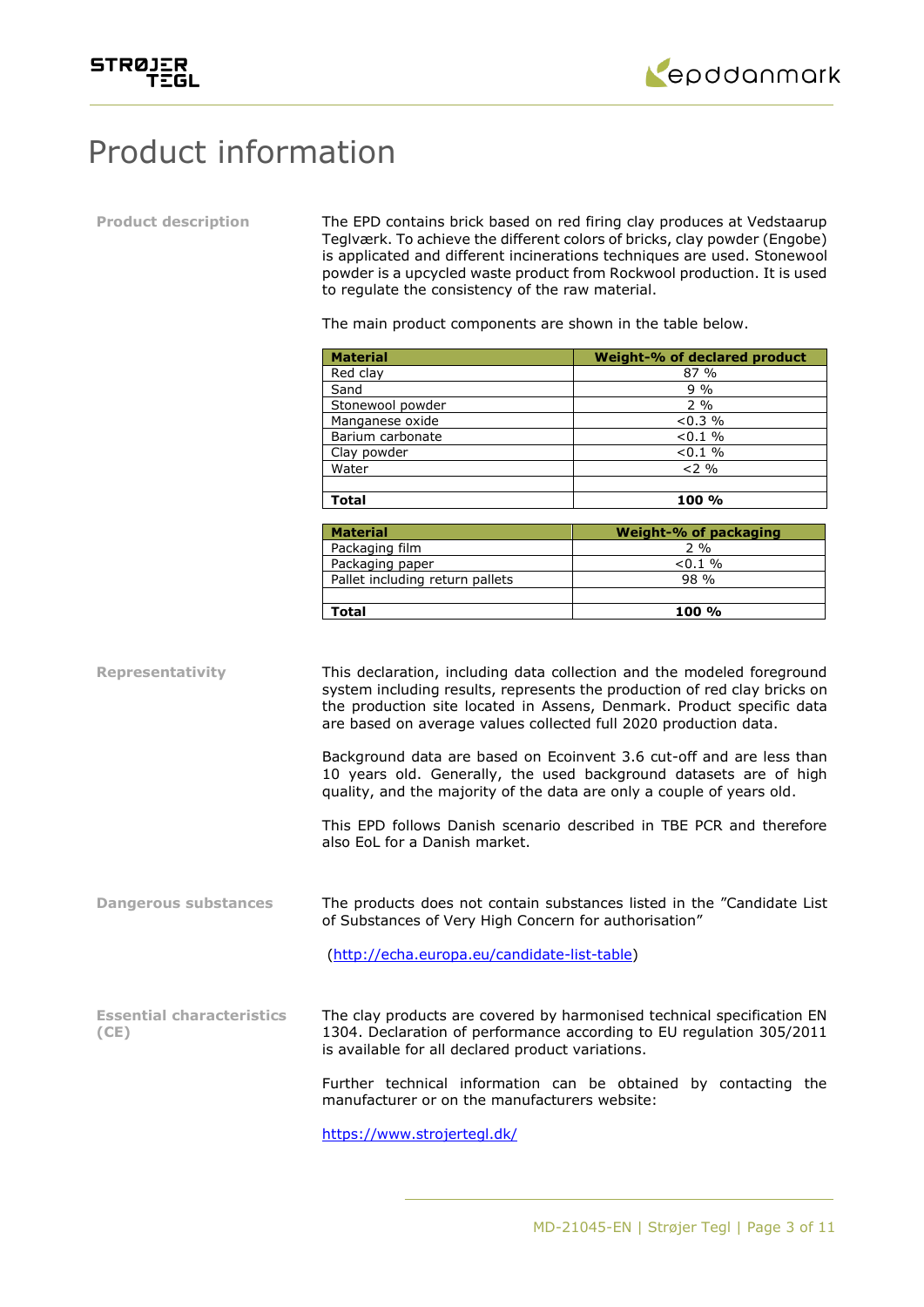



**Reference Service Life (RSL)**

150 years (in accordance with the PCR document issued by the European Brick and Tile Industry Association /TBE/):

*"For clay construction products, the RSL is 150 years. Studies have shown that clay construction products stand out with their high durability and prevail with no maintenance and a life span of 150 years and more".*



### **Product illustrations:**

# LCA background

**Declared unit** The LCI and LCIA results in this EPD relates to 1 tonne of clay bricks with an expected average reference service life of 150 years in accordance with the TBE PCR for clay products for use in Denmark.

| <b>Name</b>                | <b>Value</b> | Unit              |
|----------------------------|--------------|-------------------|
| Declared unit              |              | ton               |
| Density                    | 1,800        | kq/m <sup>3</sup> |
| Conversion factor to 1 kg. | 0.001        | -                 |

The declared unit is defined as: 1 tonne of bricks based on firing clay with an expected average reference service life of 150 years

**PCR** This EPD is developed according to the core rules for the product category of construction products in EN 15804+A1:2013, and the product specific PCR "TBE PCR for clay construction products2 (2014).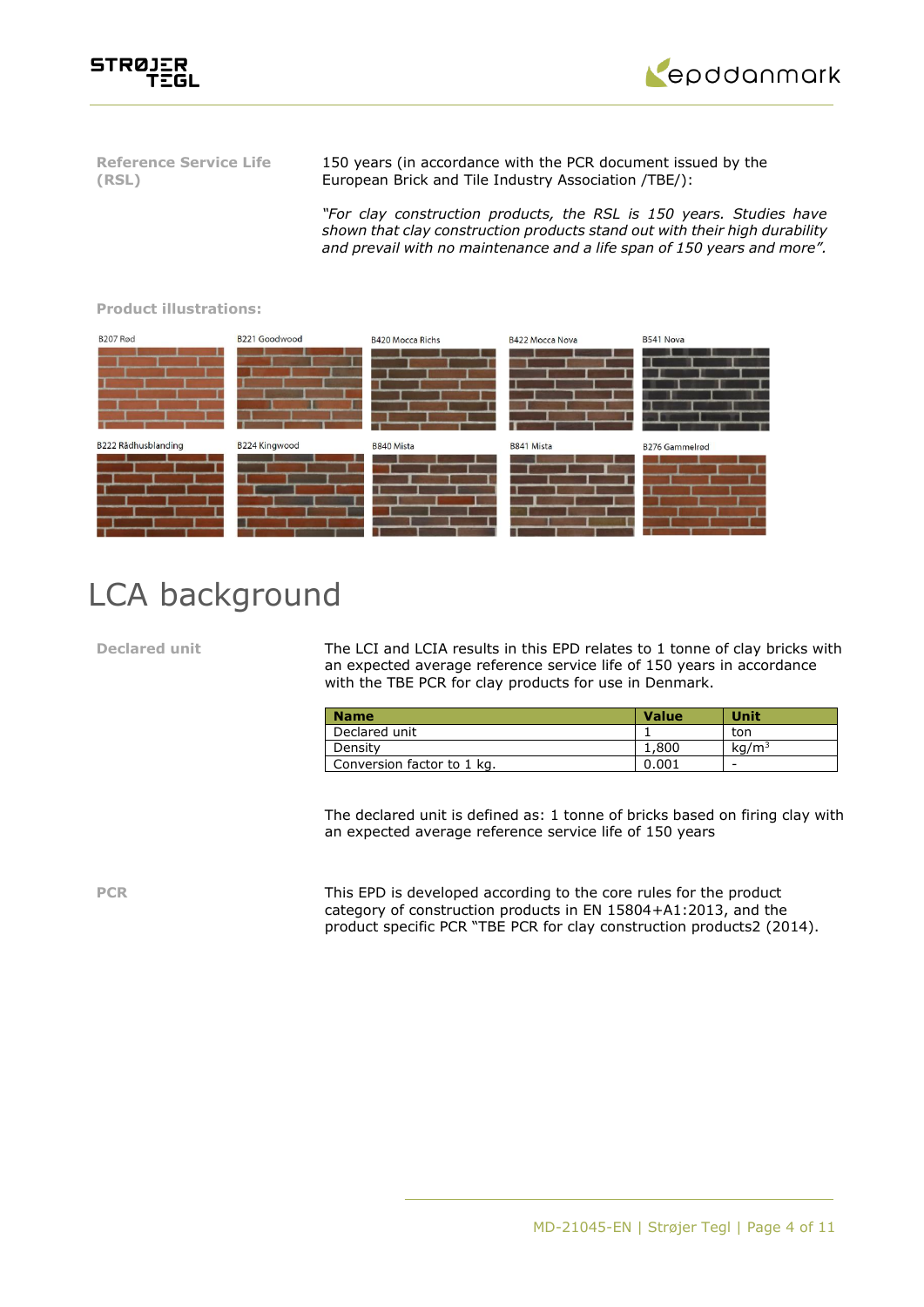



**Flow diagram**



**System boundary** This EPD is based on a "cradle-to-gate with options "modules A4-A5, module C2-C4 and module D".

> The general rules for the exclusion of inputs and outputs follows the requirements in EN 15804, 6.3.5, where the total of neglected input flows per module shall be a maximum of 5 % of energy usage and mass and 1 % of energy usage and mass for unit processes.

### **Product stage (A1-A3) includes**:

- A1 Extraction and processing of raw materials
- A2 Transport to the production site
- A3 Manufacturing processes

The product stage comprises the acquisition of all raw materials, products and energy, transport to the production site, packaging, and waste processing up to the "end-of-waste" state or final disposal. The LCA results are declared in aggregated form for the product stage, which means, that the sub-modules A1, A2 and A3 are declared as one module A1-A3.

Clay and other minerals are extracted from earth using mining equipment powered by diesel. The clay is then transported to a storage at the production facility. Preparing the clay for brick production consists of maturation and mixing of the clay. The mixture is grided and casted. In the casted form the treated clay is treated with a drying process before it is incinerated. The drying process purpose is to eliminate excess moisture from the clay.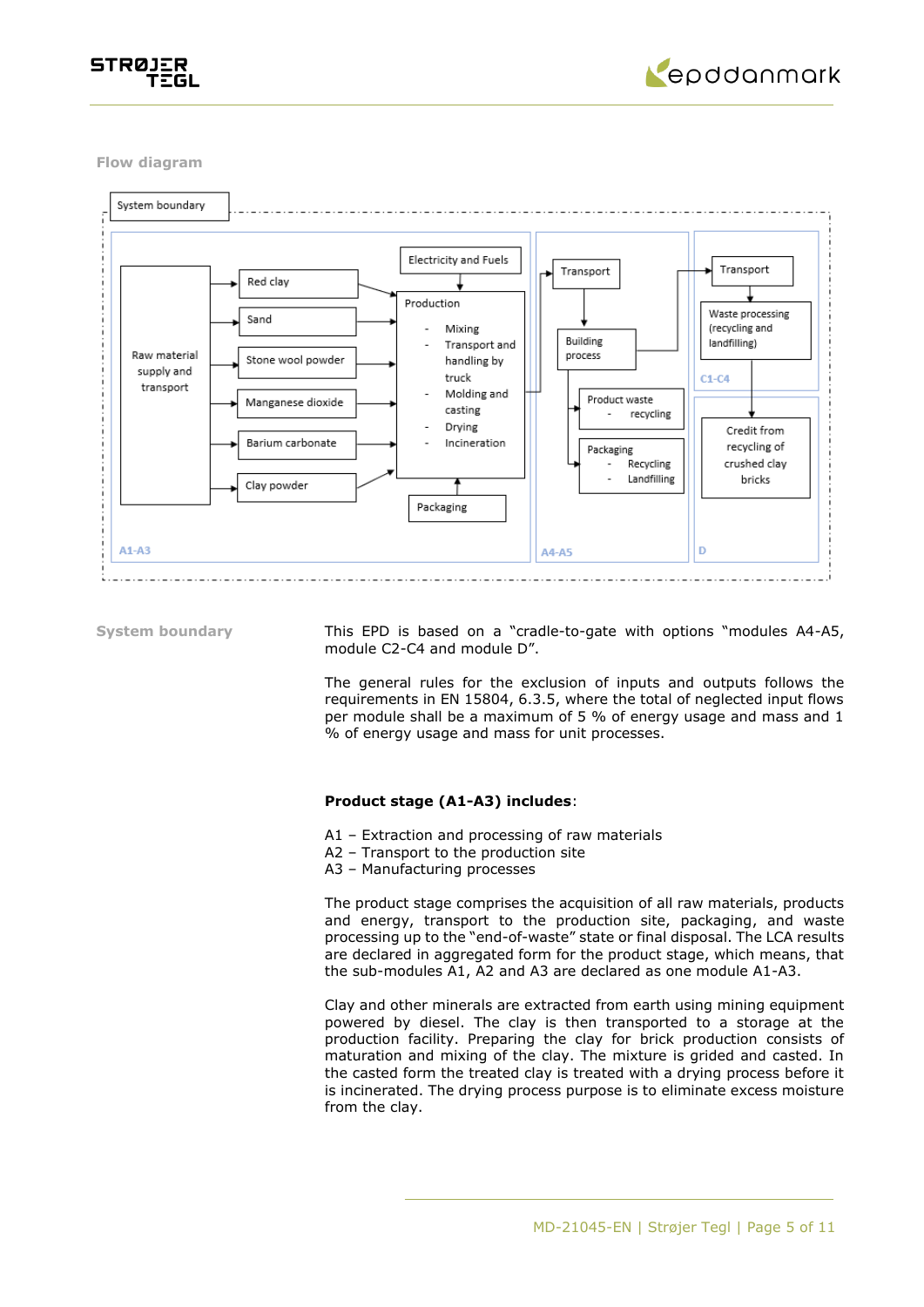

The bricks are fired with natural gas and wood in a tunnel kiln and then cooled. Almost all processes in the production are automatic and therefor manual work is minimal. All electricity consumed in the production is certified green energy from windturbines. The cooled product is stacked on EU pallets (wood) and wrapped in very thin plastic film (polyethylene) to hold them together and prevent accidents during transport. To protect the brick, it is packed with recycled paper.

### **Construction process stage (A4-A5) includes:**

- A4 transport to the building site
- A5 installation into the building

Average transport for module A4 is set as national default distance at 50 km, according to the PCR. The setup in this model is empty return.

Loss of materials during the installation phase on the building (module A5) site is set to 3 % in mass. Packaging is incinerated according to national scenario with energy recovery where the credit is declared in module D.

### **Use stage (B1-B7) includes:**

- B1 use or application of the installed product
- B2 maintenance
- B3 repair
- B4 replacement
- B5 refurbishment
- B6 operational energy use
- B7 operational water use

Modules B1– B7 are neglected, hence these modules in general do not generate relevant environmental impact according to TBE PCR.

### **End of Life (C1– C4) includes:**

- C1 deconstruction, demolition
- C2 transport to waste processing
- C3 waste processing for reuse, recovery and/or recycling
- C4 disposal

In general, the environmental impact from C1 is very low and can therefore be ignored and are not declared. Module C2 default scenario from the TBE PCR is used. The national scenario for C4 is 1 % of bricks landfilled.

### **Re-use, recovery and recycling potential (D) includes:**

Module D includes the reuse, recovery and/or recycling potentials, expressed as net impacts and benefits. This includes the substitution of clay from the recycling of crushed bricks.

According to EN15804+A1 section 6.4.3.3, the benefit potential in module D is calculated from the net output flow. Thus, it is only the primary material content in the bricks that are calculated as recycled with a substitution of clay.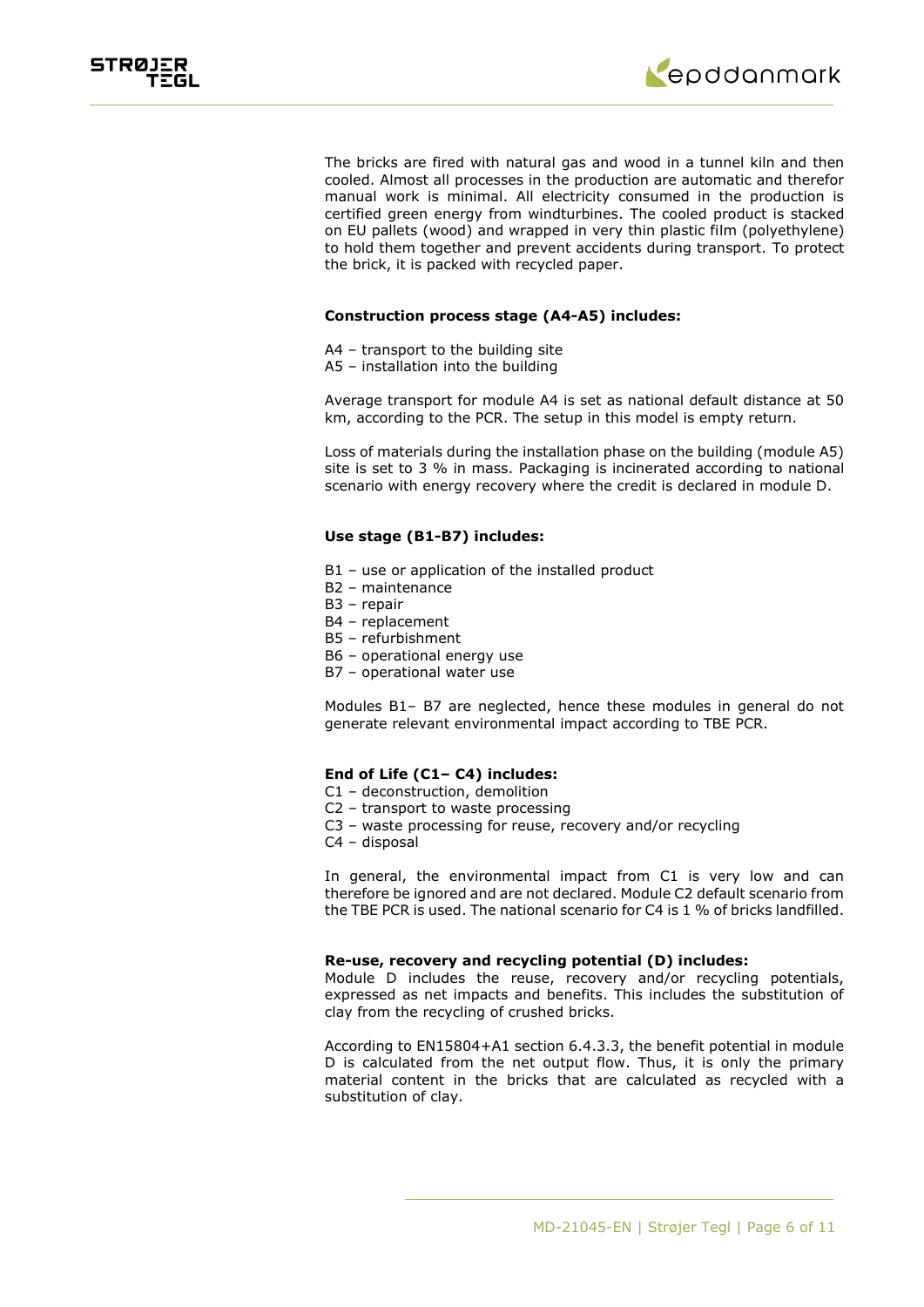



The assumption of module D is as follows: the amount of recycled material mitigates 75 % of clay material. In this case all the clay material will substitute clay used for clay bricks production. The rest mitigates gravel in road construction.

# LCA results

|                  | <b>ENVIRONMENTAL IMPACTS PER 1 tonne brick</b>                                                                                                                                                                                                                                                                                  |              |                |              |                |                |                |               |  |  |
|------------------|---------------------------------------------------------------------------------------------------------------------------------------------------------------------------------------------------------------------------------------------------------------------------------------------------------------------------------|--------------|----------------|--------------|----------------|----------------|----------------|---------------|--|--|
| <b>Indicator</b> | <b>Unit</b>                                                                                                                                                                                                                                                                                                                     | $A1 - A3$    | A <sub>4</sub> | A5           | C <sub>2</sub> | C <sub>3</sub> | C <sub>4</sub> | D             |  |  |
| <b>GWP</b>       | [kg $CO2$ eg.]                                                                                                                                                                                                                                                                                                                  | 1.29E+02     | $5.11E+00$     | $1.71E + 00$ | $1.65E + 01$   | $3.12E + 00$   | 1.38E-01       | $-6.27E + 00$ |  |  |
| <b>ODP</b>       | [kg CFC 11<br>eq.                                                                                                                                                                                                                                                                                                               | 7.34E-06     | 1.01E-06       | 3.75E-08     | 3.03E-06       | 5.41E-07       | $3.21E-08$     | $-7.05E - 07$ |  |  |
| AP               | [ $kg SO2 eq.$ ]                                                                                                                                                                                                                                                                                                                | $2.87E + 00$ | 1.41E-02       | 7.00E-04     | 5.97E-02       | 3.03E-02       | 7.47E-03       | $-5.64E-02$   |  |  |
| EP               | [kg $PO43$ eq.]                                                                                                                                                                                                                                                                                                                 | 1.73E-01     | 2.92E-03       | 2.33E-04     | 1.22E-02       | 5.49E-03       | 2.40E-04       | $-1.70E - 02$ |  |  |
| <b>POCP</b>      | [kg ethene-<br>eq.                                                                                                                                                                                                                                                                                                              | 9.17E-02     | 6.41E-04       | 2.54E-05     | 2.23E-03       | 5.23E-04       | 3.21E-05       | $-2.32E - 03$ |  |  |
| ADPe             | [kg Sb eq.]                                                                                                                                                                                                                                                                                                                     | 2.07E-03     | 9.17E-05       | 3.53E-06     | 4.52E-04       | 4.84E-06       | 2.10E-06       | $-1.37E - 03$ |  |  |
| <b>ADPf</b>      | [MJ]                                                                                                                                                                                                                                                                                                                            | $1.96E + 03$ | $8.21E + 01$   | $3.09E + 00$ | $2.47E + 02$   | $4.32E + 01$   | $2.90E + 00$   | $-7.23E + 01$ |  |  |
| Caption          | $GWP = Global$ warming potential; ODP = Ozone depletion potential; $AP =$ Acidification potential of soil and water; $EP =$ Eutrophication<br>potential; POCP = Photochemical ozone creation potential; ADPE = Abiotic depletion potential for non fossil resources; ADPF = Abiotic<br>depletion potential for fossil resources |              |                |              |                |                |                |               |  |  |

|                  | <b>RESOURCE USE PER 1 tonne brick</b>                                                                                                                                                                                                                                                                                                                                                                                                                                                                                      |              |                |              |                |                |                |               |  |
|------------------|----------------------------------------------------------------------------------------------------------------------------------------------------------------------------------------------------------------------------------------------------------------------------------------------------------------------------------------------------------------------------------------------------------------------------------------------------------------------------------------------------------------------------|--------------|----------------|--------------|----------------|----------------|----------------|---------------|--|
| <b>Parameter</b> | <b>Unit</b>                                                                                                                                                                                                                                                                                                                                                                                                                                                                                                                | $A1 - A3$    | A <sub>4</sub> | <b>A5</b>    | C <sub>2</sub> | C <sub>3</sub> | C <sub>4</sub> | D             |  |
| <b>PERE</b>      | [MJ]                                                                                                                                                                                                                                                                                                                                                                                                                                                                                                                       | $2.15E + 02$ | 7.65E-01       | 2.97E-02     | $2.43E + 00$   | 1.77E-01       | 3.51E-02       | $-5.29E+00$   |  |
| <b>PERM</b>      | [MJ]                                                                                                                                                                                                                                                                                                                                                                                                                                                                                                                       | $1.83E + 01$ | 2.88E-01       | 1.13E-02     | $1.12E + 00$   | 5.74E-02       | 1.25E-02       | $-2.76E + 00$ |  |
| <b>PERT</b>      | [MJ]                                                                                                                                                                                                                                                                                                                                                                                                                                                                                                                       | $2.33E+02$   | $1.05E + 00$   | 4.10E-02     | $3.55E + 00$   | 2.35E-01       | 4.76E-02       | $-8.05E + 00$ |  |
| <b>PENRE</b>     | [MJ]                                                                                                                                                                                                                                                                                                                                                                                                                                                                                                                       | $1.98E + 03$ | $8.37E + 01$   | $3.15E + 00$ | $2.52E+02$     | $4.36E + 01$   | $2.96E + 00$   | $-7.91E + 01$ |  |
| <b>PENRM</b>     | [MJ]                                                                                                                                                                                                                                                                                                                                                                                                                                                                                                                       | 1.32E-02     | $0.00E + 00$   | $0.00E + 00$ | $0.00E + 00$   | $0.00E + 00$   | $0.00E + 00$   | $0.00E + 00$  |  |
| <b>PENRT</b>     | [MJ]                                                                                                                                                                                                                                                                                                                                                                                                                                                                                                                       | $1.98E + 03$ | $8.37E + 01$   | $3.15E + 00$ | $2.52E + 02$   | $4.36E + 01$   | $2.96E + 00$   | $-7.91E + 01$ |  |
| SM               | [kg]                                                                                                                                                                                                                                                                                                                                                                                                                                                                                                                       | 8.70E+03     | $0.00E + 00$   | $0.00E + 00$ | $0.00E + 00$   | $0.00E + 00$   | $0.00E + 00$   | $0.00E + 00$  |  |
| <b>RSF</b>       | [MJ]                                                                                                                                                                                                                                                                                                                                                                                                                                                                                                                       | 5.19E-02     | $0.00E + 00$   | $0.00E + 00$ | $0.00E + 00$   | $0.00E + 00$   | $0.00E + 00$   | $0.00E + 00$  |  |
| <b>NRSF</b>      | [MJ]                                                                                                                                                                                                                                                                                                                                                                                                                                                                                                                       | $0.00E + 00$ | $0.00E + 00$   | $0.00E + 00$ | $0.00E + 00$   | $0.00E + 00$   | $0.00E + 00$   | $0.00E + 00$  |  |
| <b>FW</b>        | $\lceil m^3 \rceil$                                                                                                                                                                                                                                                                                                                                                                                                                                                                                                        | 4.75E-01     | 9.52E-03       | 5.27E-04     | 2.65E-02       | 2.41E-03       | 2.58E-03       | $-1.25E-01$   |  |
| Caption          | PERE = Use of renewable primary energy excluding renewable primary energy resources used as raw materials; PERM = Use of<br>renewable primary energy resources used as raw materials; PERT = Total use of renewable primary energy resources; PENRE = Use<br>of non renewable primary energy excluding non renewable primary energy resources used as raw materials; PENRM = Use of non<br>enamelia miniano anamo interimento inal ne inii materiale. DENDT - Tatal ina af nan inaniinale miniano canonicatamente CM - Han |              |                |              |                |                |                |               |  |

renewable primary energy resources used as raw materials; PENRT = Total use of non renewable primary energy resources; SM = Use of secondary material; RSF = Use of renewable secondary fuels; NRSF = Use of non renewable secondary fuels; FW = Net use of fresh water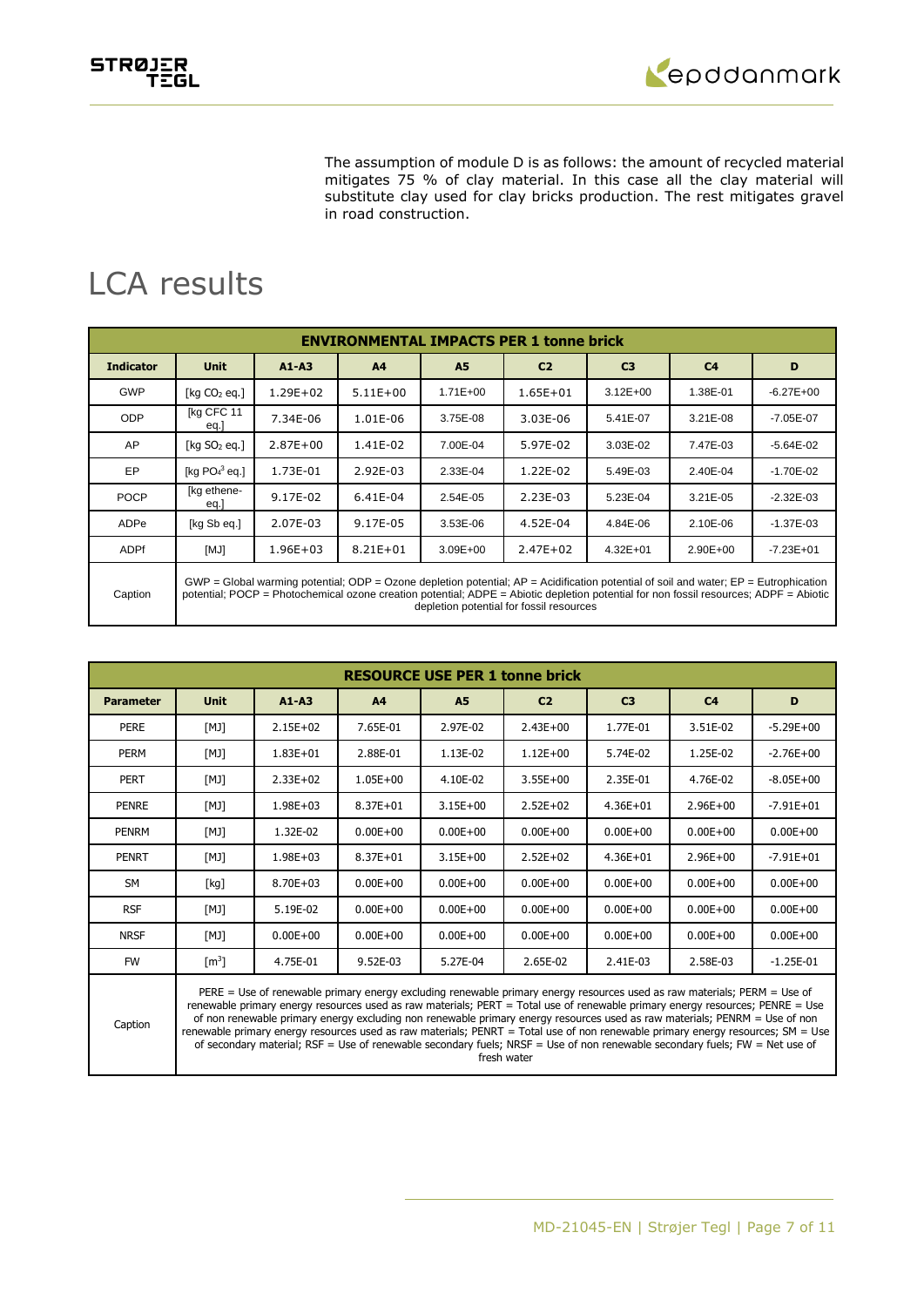



|                  | <b>WASTE CATEGORIES AND OUTPUT FLOWS PER 1 tonne brick</b>                                                                                                                                                                                                                      |              |                |              |                |                |                |              |  |
|------------------|---------------------------------------------------------------------------------------------------------------------------------------------------------------------------------------------------------------------------------------------------------------------------------|--------------|----------------|--------------|----------------|----------------|----------------|--------------|--|
| <b>Parameter</b> | <b>Unit</b>                                                                                                                                                                                                                                                                     | $A1 - A3$    | A <sub>4</sub> | <b>A5</b>    | C <sub>2</sub> | C <sub>3</sub> | C <sub>4</sub> | D            |  |
| <b>HWD</b>       | [kg]                                                                                                                                                                                                                                                                            | 2.76E-03     | 2.03E-04       | 8.83E-06     | 6.60E-04       | 1.18E-04       | 5.15E-06       | $-4.21E-04$  |  |
| <b>NHWD</b>      | [kg]                                                                                                                                                                                                                                                                            | $1.19E + 01$ | 7.28E+00       | 2.76E-01     | $1.20E + 01$   | 5.14E-02       | $9.75E + 00$   | $-1.71E+00$  |  |
| <b>RWD</b>       | [kg]                                                                                                                                                                                                                                                                            | 1.51E-03     | 5.72E-04       | 2.08E-05     | 1.72E-03       | 3.02E-04       | 1.82E-05       | $-4.12E-04$  |  |
|                  |                                                                                                                                                                                                                                                                                 |              |                |              |                |                |                |              |  |
| <b>CRU</b>       | [kg]                                                                                                                                                                                                                                                                            | $0.00E + 00$ | $0.00E + 00$   | $0.00E + 00$ | $0.00E + 00$   | $0.00E + 00$   | $0.00E + 00$   | $0.00E + 00$ |  |
| <b>MFR</b>       | [kg]                                                                                                                                                                                                                                                                            | $3.40E + 00$ | $0.00E + 00$   | $3.00E + 01$ | $0.00E + 00$   | $9.60E + 02$   | $0.00E + 00$   | $0.00E + 00$ |  |
| <b>MER</b>       | [kg]                                                                                                                                                                                                                                                                            | $0.00E + 00$ | $0.00E + 00$   | $0.00E + 00$ | $0.00E + 00$   | $0.00E + 00$   | $0.00E + 00$   | $0.00E + 00$ |  |
| EEE              | [MJ]                                                                                                                                                                                                                                                                            | $0.00E + 00$ | $0.00E + 00$   | $3.32E + 00$ | $0.00E + 00$   | $0.00E + 00$   | $0.00E + 00$   | $0.00E + 00$ |  |
| <b>EET</b>       | [MJ]                                                                                                                                                                                                                                                                            | $0.00E + 00$ | $0.00E + 00$   | $1,33E+01$   | $0.00E + 00$   | $0.00E + 00$   | $0.00E + 00$   | $0.00E + 00$ |  |
| Caption          | $HWD =$ Hazardous waste disposed; NHWD = Non hazardous waste disposed; RWD = Radioactive waste disposed; CRU = Components<br>for re-use; MFR = Materials for recycling; MER = Materials for energy recovery; EEE = Exported electrical energy; EET = Exported<br>thermal energy |              |                |              |                |                |                |              |  |

# Additional information

**Technical information on scenarios**

### **Transport to the building site (A4)**

| Parameter                                   | Value                                   | Unit              |
|---------------------------------------------|-----------------------------------------|-------------------|
| Fuel type                                   | <b>Diesel</b>                           |                   |
| Vehicle type                                | Euro6, freight, lorry<br>>32 metric ton |                   |
| Transport distance                          | 50                                      | Km                |
| Capacity utilisation (including empty runs) | 50                                      | $\frac{0}{0}$     |
| Gross density of products transported       | 1,800                                   | kq/m <sup>3</sup> |
| Capacity utilisation volume factor          |                                         |                   |

## **Installation of the product in the building (A5)**

| Parameter                               | Value | Unit |
|-----------------------------------------|-------|------|
| Waste material (bricks) 3%              | 30    | κa   |
| Waste material (packaging)              | 0.55  | ĸq   |
| Direct emissions to air, soil and waste |       | κa   |

### **Use (B1-B7)**

| --- -        |       |      |
|--------------|-------|------|
| Parameter    | Value | Unit |
| Not relevant |       |      |

### **Reference service life**

| <b>Navn</b>                   |                                                                        |
|-------------------------------|------------------------------------------------------------------------|
| Reference service Life        | 150 years                                                              |
| Declared product properties   | <b>DoP</b>                                                             |
| Design application parameters | Do <sub>P</sub>                                                        |
| Assumed quality of work       | Supplier: https://www.strojertegl.dk/                                  |
| Outdoor environment           | https://www.strojertegl.dk/praksis-og-<br>vejledninger/leveringsquide/ |
| Indoor environment            | https://bygitegl.dk/                                                   |
| Usage conditions              | https://www.strojertegl.dk/downloads/ydeevnedeklarationer/             |
| Maintenance                   | Construction Clay products, TBE 2014                                   |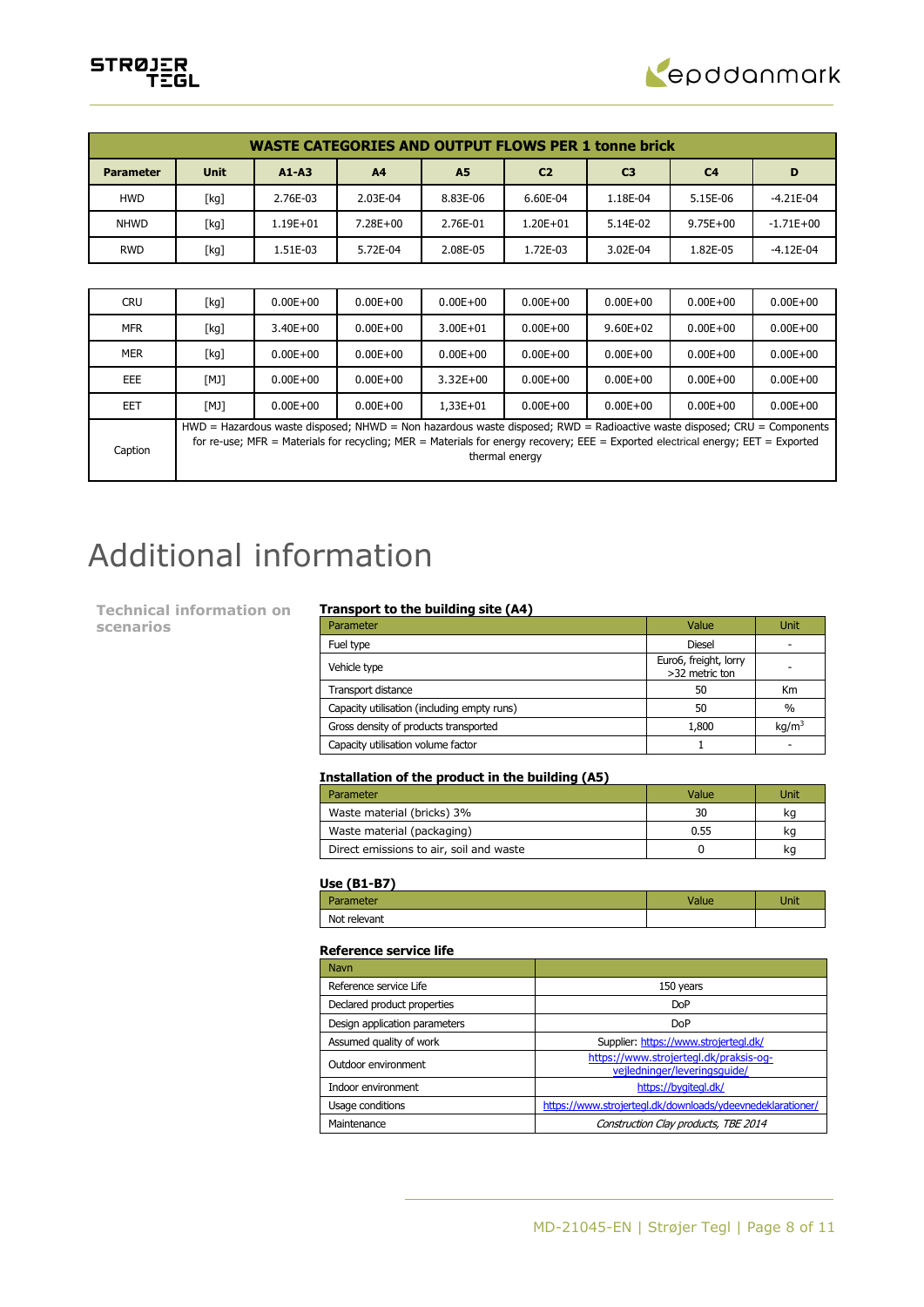

### **End of life (C1-C4)**

| Parameter                  | Value | Unit |
|----------------------------|-------|------|
| Collected separately       | 970   | kg   |
| Collected with mixed waste | 0     | kg   |
| For reuse                  | 0     | kg   |
| For recycling              | 960.3 | kg   |
| For energy recovery        | 0     | kg   |
| For landfilling            | 9.7   | kq   |

### **Reuse, recovery and/or recycling potential (D)**

| Parameter      | Value | Unit |
|----------------|-------|------|
| PE             | 0.51  | kg   |
| Paper          | 0.04  | kg   |
| Crushed bricks | 990.3 | kg   |

**Indoor air** *The EPD does not give information on release of dangerous substances to indoor air because the horizontal standards on measurement of release of regulated dangerous substances from construction products using harmonised test methods according to the provisions of the respective technical committees for European product standards are not available.*

> *There are no hazardous components in the brick components and hence no predictable indoor climate relevant components. However, there are no available measurements on indoor air emissions.*

**Soil and water** *The EPD does not give information on release of dangerous substances to soil and water because the horizontal standards on measurement of release of regulated dangerous substances from construction products using harmonised test methods according to the provisions of the respective technical committees for European product standards are not available.*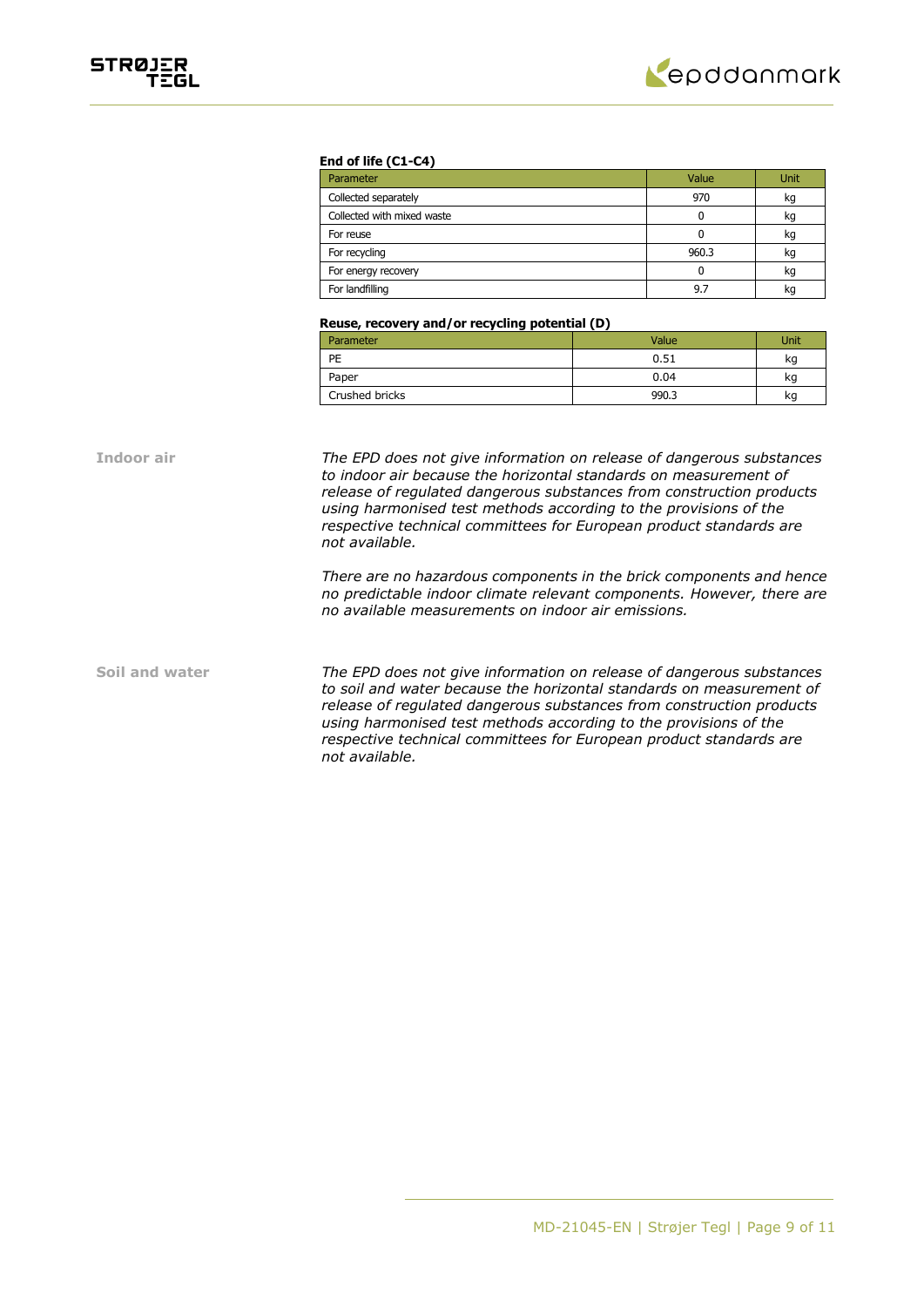

# References

| <b>Publisher</b>               | epddanmark<br>http://www.epddanmark.dk                                                                                                 |
|--------------------------------|----------------------------------------------------------------------------------------------------------------------------------------|
| Programme operator             | Danish Technological Institute<br><b>Buildings &amp; Environment</b><br>Gregersensvej<br>DK-2630 Taastrup<br>http://www.teknologisk.dk |
| <b>LCA-practitioner</b>        | Rie Winther Rusbjerg<br>Energysolution A/S<br>True Møllevej 1<br>DK - 8381 Tilst<br>E-mail: rru@energysolution.dk                      |
| LCA software /background data  | Simapro 9.1.1.1<br>Generic data is based on data from Ecoinvent<br>3.6 allocation, cut-off classification                              |
| 3 <sup>rd</sup> party verifier | Ninkie Bendtsen<br>NIRAS A/S<br>Sortemosevej 19<br>DK-3450 Allerød<br>www.niras.dk                                                     |

# **General programme instructions**

Version 2.0 www.epddanmark.dk

# **EN 15804**

DS/EN 15804 + A1:2013 - "Sustainability of construction works – Environmental product declarations – Core rules for the product category of construction products"

# **EN 15942**

DS/EN 15942:2011 - " Sustainability of construction works - Environmental product declarations -Communication format business-to-business"

# **ISO 14025**

DS/EN ISO 14025:2010 – " Environmental labels and declarations – Type III environmental declarations – Principles and procedures"

# **ISO 14040**

DS/EN ISO 14040:2008 – " Environmental management – Life cycle assessment – Principles and framework"